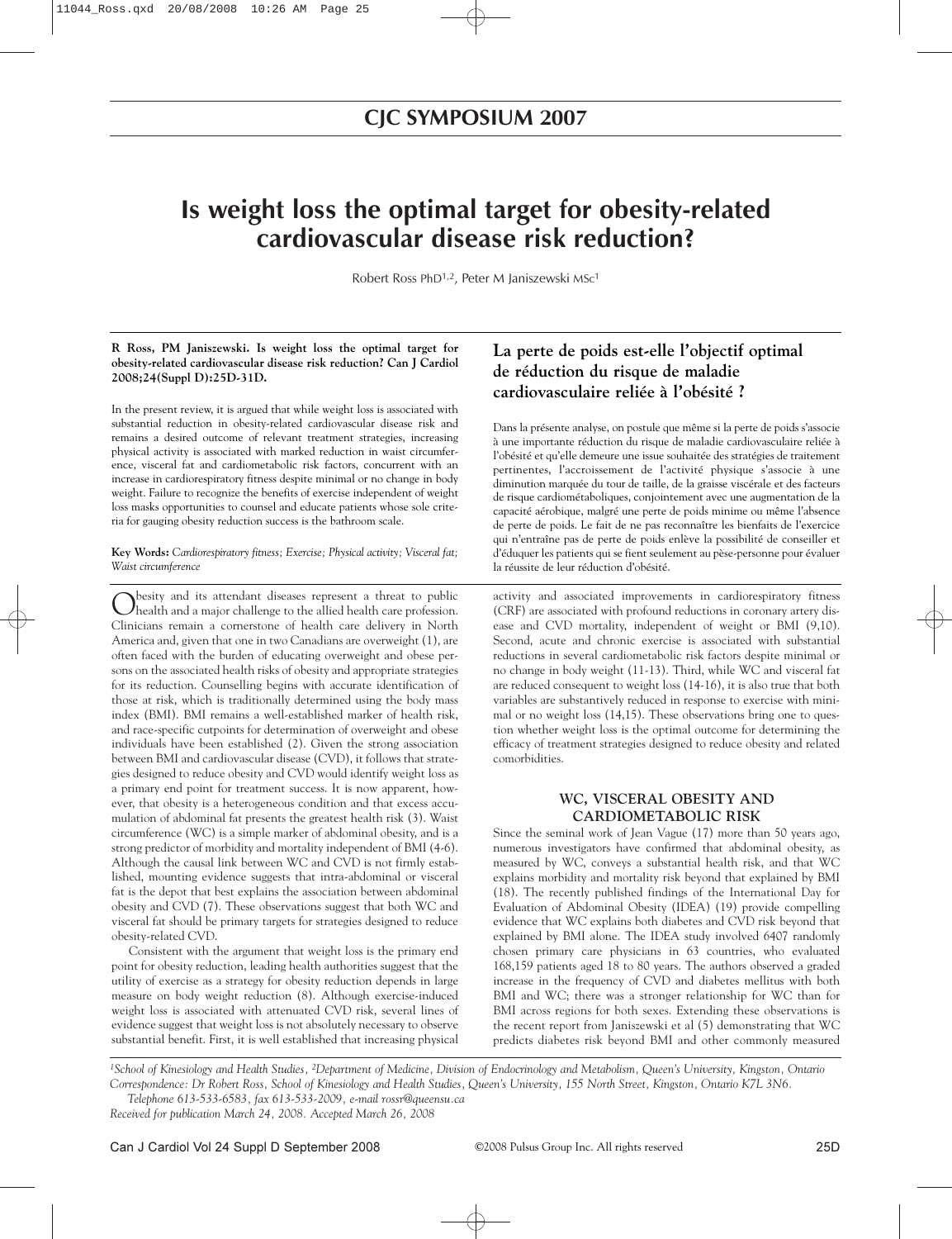#### TABLE 1

Changes in body composition, fitness and metabolic parameters in exercise groups with nonsignificant change in weight from randomized and nonrandomized trials (1997–2007)

| Reference                           | design     | Experimental Subjects,<br>description | <b>Exercise</b><br>time, type | <b>Study</b><br>length<br>(weeks) | $\Delta$ (kg) | Waist<br>Weight circumference<br>$\Delta$ (cm) | <b>ASAT</b><br>Δ (%) | VAT<br>$\Delta$ (%) | $VO2$ max<br>$\Delta$ (mL/kg/<br>min) |            | <b>Metabolic</b><br>improvement |
|-------------------------------------|------------|---------------------------------------|-------------------------------|-----------------------------------|---------------|------------------------------------------------|----------------------|---------------------|---------------------------------------|------------|---------------------------------|
| Mourier et al, 1997 (31)            | <b>RCT</b> | 11 T2D (45 y)                         | 112 min/wk, AE                | 8                                 | $-1.5$        | $-1.0$                                         | $-17.9* -48.5*$      |                     | $+9.3*$                               | $\sqrt{}$  | IS                              |
| Owens et al, 1999 (73)              | <b>RCT</b> | 35 M/F (10 y)                         | 160 min/wk, AE                | 16                                | $+1.1$        |                                                | $-1.0$               | $+0.5*$             |                                       | $\sqrt{}$  | TG <sup>+</sup>                 |
| Wilmore et al, 1999 (74)            | Non-RCT    | 250 M (17-65 y)                       | 150 min/wk, AE                | 20                                | $-2.4$        | $-1.0$                                         | $-4.8$               | $-7.1*$             |                                       | $\sqrt{}$  | HDL, TG <sup>+</sup>            |
| Wilmore et al, 1999 (74)            | Non-RCT    | 252 F (17-65 y)                       | 150 min/wk, AE                | 20                                | $-0.1$        | $-0.9$                                         | $-2.9$               | $-4.6*$             |                                       | $\sqrt{}$  | <b>HDL</b>                      |
| Boudou et al, 2000 (30)             | <b>RCT</b> | 8 T2D M (45 y)                        | 115 min/wk, AE                | 8                                 | $-1.9$        |                                                | $-18.1* -44.7*$      |                     | $+9.4*$                               | $\sqrt{}$  | TG. IS                          |
| Eliakim et al, 2000# (75)           | <b>RCT</b> | 22 M (16 y)                           | 540 min/wk, AE                | 5                                 | $+0.8$        |                                                | $-7.6*$              | $-0.2$              |                                       | $\sqrt{}$  | <b>HDL</b>                      |
| Poehlman et al,<br>2000# (76)       | <b>RCT</b> | 14 F (29 y)                           | 99 min/wk, AE                 | 24                                | 0.0           |                                                | $-0.5$               | $+2.5$              | $+10.2*$                              | $\sqrt{}$  | IS                              |
| Poehlman et al,<br>2000# (76)       | <b>RCT</b> | 17 F (28 y)                           | 81 set/wk, RE                 | 24                                | $+2.0$        |                                                | 0                    | 0                   | $+1.1$                                |            |                                 |
| Ross et al, 2000 (14)               | RCT        | 14 M (45 y)                           | 443 min/wk, AE                | 12                                | $-0.5$        | $-1.8$                                         |                      | $-11.8*$            | $+7.4*$                               |            |                                 |
| Thomas et al, 2000 (32)             | Non-RCT    | 17 F (25-45 y)                        | 120 min/wk, AE                | 24                                | $-0.6$        |                                                |                      | $-6.6 -23.5*$       | $+3.9*$                               | $\sqrt{}$  | <b>HDL</b>                      |
| Gan et al, 2003 (53)                | Non-RCT    | 18 M (37 y)                           | 164 min/wk, AE                | 9.7                               | $-1.3$        | $-2.0*$                                        | $-4.6*$              | $-5.4$              | $+5.2*$                               | $\sqrt{ }$ | Chol, TG,<br>IS                 |
| Short et al, 2003 <sup>‡</sup> (77) | <b>RCT</b> | 65 M/F (22-87 y)                      | 160 min/wk, AE                | 16                                | $-0.8$        | $-4.1$                                         | $-6.5$               | $-6.0$              | $+2.7$                                | $\sqrt{ }$ | TG, IS                          |
| Green et al, 2004 (78)              | Non-RCT    | 30 F (56 y)                           | 150 min/wk, AE                | 20                                | $+0.1$        | $-0.9$                                         | $-1.2$               | $+3.1$              | $+4.3*$                               |            |                                 |
| Green et al, 2004 (78)              | Non-RCT    | 18 F (52 y)                           | 150 min/wk, AE                | 20                                | $+0.5$        | $-0.1$                                         | $+1.6$               | $-6.7$              | $+4.8*$                               | $\sqrt{ }$ | LDL                             |
| Ross et al, 2004 (15)               | <b>RCT</b> | 12 F (41 y)                           | 441 min/wk, AE                | 14                                | $-0.5$        | $-3.1*$                                        |                      | $-4.9* -18.2*$      | $+5.9*$                               |            |                                 |
| Giannopoulou et al,<br>2005 (29)    | Non-RCT    | 11 T2D F (56 y)                       | 150 min/wk, AE                | 14                                | $-1.7$        | $-3.0*$                                        |                      | $-5.3$ $-10.2$ *    | $+3.2*$                               | $\sqrt{}$  | IS                              |
| Ibanez et al, 2005 (79)             | Non-RCT    | 9 T2D M (67 y)                        | 105 min/wk, RE                | 16                                | $-0.5$        |                                                | $-13.3*$             | $-9.6*$             |                                       | $\sqrt{}$  | F Glu, IS                       |
| Lee et al, 2005 (12)                | Non-RCT    | 8 M (48 y)                            | 300 min/wk, AE                | 13                                | $-0.4$        | $-2.7*$                                        |                      | $-10.0*$            | $+10.5*$                              |            |                                 |
| Lee et al, 2005 (12)                | Non-RCT    | 8 M (47 y)                            | 300 min/wk, AE                | 13                                | $-0.4$        | $-2.6*$                                        |                      | $-15.0*$            | $+6.6*$                               |            |                                 |
| Lee et al, 2005 (12)                | Non-RCT    | 7 T2D M (51 y)                        | 300 min/wk, AE                | 13                                | $-0.8$        | $-2.7*$                                        |                      | $-23.7*$            | $+11.3*$                              |            |                                 |
| O'Donovan et al.<br>2005 (80)       | <b>RCT</b> | 14 M (41 y)                           |                               | 24                                | $-1.1$        | $-1.0$                                         |                      |                     | $+4.9*$                               |            |                                 |
| O'Donovan et al,<br>2005 (80)       | RCT        | 13 M (41 y)                           |                               | 24                                | $-0.5$        | $-2.0*$                                        |                      |                     | $+7.1*$                               | V          | Chol, LDL                       |
| Dolan et al, 2006 (81)              | Non-RCT    | 20 HIV F (43 y)                       | 90 min/wk, AE                 | 16                                | $+0.4$ §      | $-1.0$                                         | $+0.8$               | $-1.4$              | $+1.5*$                               |            |                                 |
| Church et al, 2007 (82)             | <b>RCT</b> | 155 F (58 y)                          | 72 min/wk, AE                 | 24                                | $-0.4$        | $-1.9*$                                        |                      |                     | $+0.7*$                               |            |                                 |
| Church et al, 2007 (82)             | RCT        | 104 F (57 y)                          | 136 min/wk, AE                | 24                                | $-2.2$        | $-2.9*$                                        |                      |                     | $+1.5*$                               |            |                                 |
| Church et al, 2007 (82)             | <b>RCT</b> | 103 F (57 y)                          | 191 min/wk, AE                | 24                                | $-0.6$        | $-1.4*$                                        |                      |                     | $+0.8*$                               |            |                                 |
| Ramalho et al, 2006 (83)            | Non-RCT    | 7 T1D M/F (13-30 y) 120 min/wk, AE    |                               | 12                                | $+0.05$ §     | $-1.9*$                                        |                      |                     | $+2.0$                                | $\sqrt{}$  | HbA1c                           |
| Ramalho et al, 2006 (83)            | Non-RCT    | 6 T1D M/F (13-30 y) 120 min/wk, RE    |                               | 12                                | $+0.0$ §      | $+0.9$                                         |                      |                     | $+5.1$                                |            |                                 |
| Shojaee-Moradie et al,<br>2007 (33) | <b>RCT</b> | 10 M (50 y)                           | 60 min/wk, AE                 | 6                                 | $+0.2$        |                                                | $-3.0$               | $-18.0$             | $+7.0*$                               |            |                                 |

Age is presented as mean or range. \*Significant improvement (P<0.05); †Metabolic variables from the Wilmore et al (74) are reported in reference 52; ‡Only withingroup difference reported; §Change in body mass index (kg/m2); ¶Peak maximal oxygen consumption (VO2 max). Δ Change in; AE Aerobic exercise; ASAT Abdominal subcutaneous adipose tissue; Chol Total cholesterol; F Glu Fasting glucose; F Female; HbA1c Glycosylated hemoglobin; HDL High-density lipoprotein; IS Insulin sensitivity; LDL Low-density lipoprotein; M Male; RCT Randomized controlled trial; RE Resistance exercise; T1D Type 1 diabetes; T2D Type 2 diabetes; TG Triglycerides; VAT Visceral adipose tissue; wk Week; y Year

cardiometabolic risk factors, such as smoking, dyslipidemia and blood pressure. Together, these observations underscore the importance of WC as a routine measure in clinical practice to help to identify the high-risk, abdominally obese patient. Accordingly, these observations support the notion that WC should be a primary treatment target for strategies designed to reduce obesity-related CVD risk.

Overwhelming evidence suggests that, of the two abdominal fat depots (subcutaneous and visceral), visceral fat is the depot that best explains the association between abdominal obesity and CVD risk (please see Després et al in the present issue, pages 7D-12D). Indeed, independent of subcutaneous fat, visceral fat is a strong predictor of dyslipidemia (20,21), glucose tolerance (22,23), insulin resistance (24) and systemic inflammation (25), as well as incidence of hypertension (26),

CVD (7), type 2 diabetes (27) and all-cause mortality (28). These observations underscore the notion that both WC and visceral fat should be primary targets for strategies designed to reduce obesity and related CVD risk. While it is clear that diet- or exercise-induced weight loss is associated with substantial reductions in both WC and visceral fat (14-16), increasing evidence supports the view that both WC and visceral fat are substantially reduced in response to exercise with minimal or no weight loss (14,15,29).

Exercise-induced reduction in WC with minimal or no weight loss Table 1 reveals that short-term, regular, physical activity is associated with a marked reduction in WC, independent of sex or age, despite no statistically significant change in body mass. In these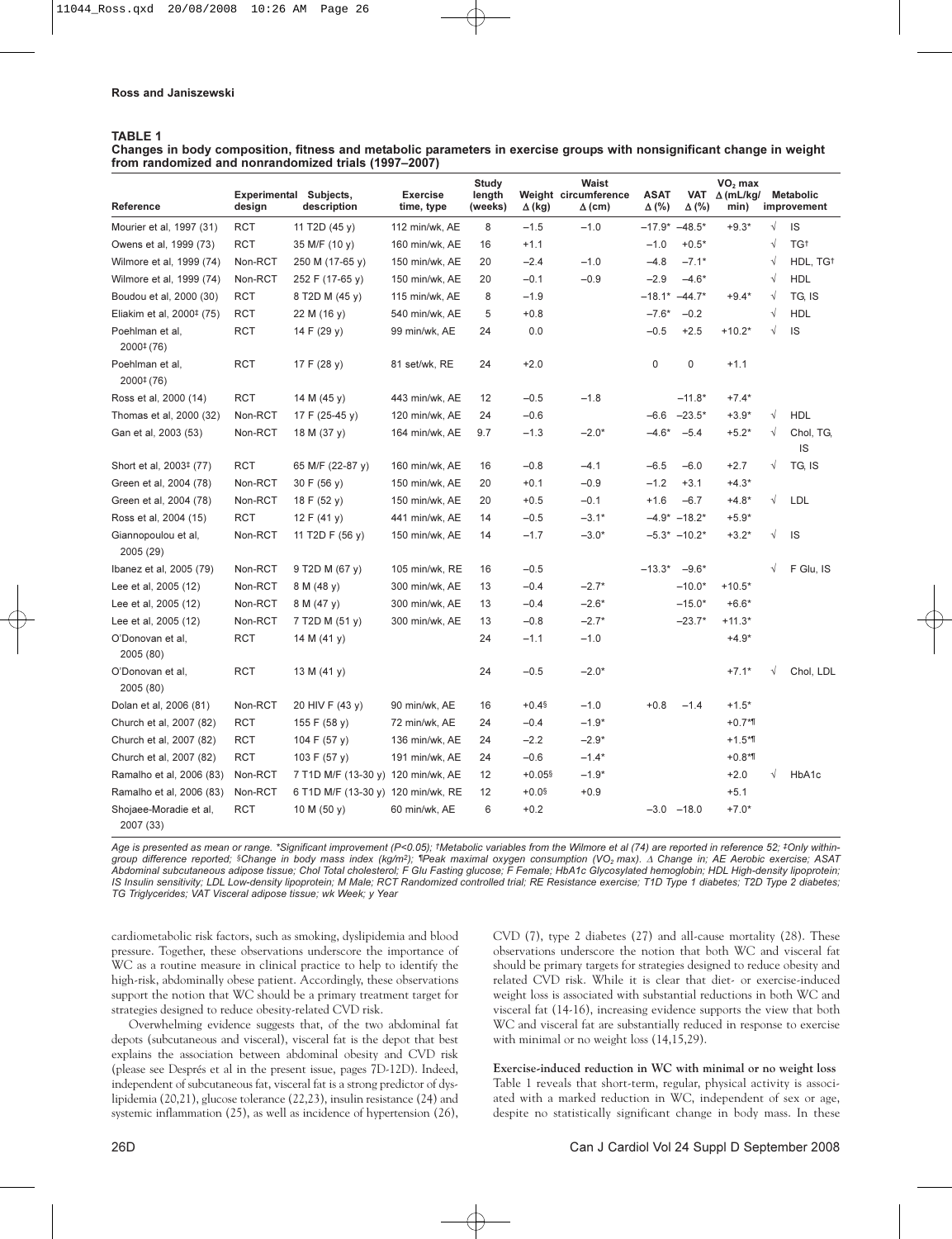

Figure 1) Relationship between changes in body weight and waist circumference (WC). A Data are taken from prior publications (14,15,71,72) and illustrate the relationship between change in weight (kg) and change in WC (cm) in a sample of 105 men and women combined. B Based on the same subjects in Panel A, the data were separated into tertiles of weight reduction (<6.1 kg, 6.2 kg to 9.8 kg, and 9.9 kg to 20.7 kg). Each tertile of weight and WC reduction was significantly different from the other two tertiles (P<0.05)

studies, the negative energy balance was induced by the increase in physical activity, because all participants were instructed not to reduce caloric intake. It is also noteworthy that in the majority of studies, the reduction in WC without significant weight loss was associated with significant reductions in cardiometabolic risk factors. These are encouraging findings and suggest that reliance on BMI alone to determine the utility of strategies to reduce obesity and related cardiometabolic risk factors are misguided.

The lack of association between changes in body weight and WC in response to increases in physical activity are underscored in Figure 1. The data presented clearly show that change in body weight is a poor indicator of corresponding changes in WC on an individual basis, and perhaps more importantly, that the lack of association is greatest for the lowest tertile of change in weight and WC. This is not a trivial observation, because resistance to apparent weight loss often occurs during the early stage of initiating a program of obesity reduction. In other words, during the early phase of attempts to change behaviour (increase physical activity combined with a healthful diet) to reduce obesity, negligible changes in body weight may be discouraging to the participant to the point that they discontinue attempts to change behaviour. On the other hand, recognition that changes in WC are occurring in the absence of weight change would be extremely positive and empowering for the participant, and this presents the clinician with an excellent opportunity to acknowledge benefit.

#### Exercise-induced reduction in visceral fat with minimal or no weight loss

Consistent with the observation that exercise is associated with WC reduction despite minimal weight loss, it is also apparent that regular physical activity is associated with a marked reduction in visceral fat despite little or no change in weight (Table 1). Several studies have examined the effect of physical activity on visceral fat independent of weight loss by having study participants consume compensatory kilocalories equivalent to the amount expended during physical activity (12,14,15). The results suggest that in Caucasian lean and obese men and obese women, significant reductions in visceral fat (–10% to –19%) occur consequent to three months of regular physical activity (40 min/day to 60 min/day) despite no significant change in body

weight. These observations are consistent with findings from studies in type 2 diabetic subjects suggesting that two to three months of moderate intensity aerobic exercise is associated with substantive reductions in visceral fat (–27% to –45%) despite little or no change in weight (12,30,31). Similar results have been documented in healthy, nonobese, premenopausal women (32) and middle-aged men (33).

These observations reinforce the long-standing notion that changes in body composition, rather than body weight, are more meaningful outcomes in response to physical activity (34). In fact, significant reductions in fat mass, especially visceral fat, often occur concurrent with equal increases in lean body mass in response to physical activity (15). These equal but opposite changes in fat mass and lean mass are not detected by alterations in body weight (15) but may be interpreted from changes in WC. Indeed, as illustrated by the data presented in Figure 2, while increases in lean mass offset corresponding changes in total fat or body weight, substantial reductions in WC are observed. Combined with the increase in CRF and insulin sensitivity (please see below), the reductions in WC offer the clinician a valuable opportunity to counsel the patient with respect to the benefits of exercise-induced reductions in abdominal obesity despite no change in scale weight.

It is important to emphasize, however, that the reductions in WC and visceral fat observed in exercisers who maintain body weight are substantially less than those observed in exercisers who lose weight (14,15). Thus, from a clinical perspective, those at obesity-related CVD risk should be advised that exercise-induced weight loss is likely associated with the greatest benefit. On the other hand, given the challenges associated with attaining substantial weight loss for many obese individuals, in particular, older adults – because of ingrained, lifelong habits – it is equally important to recognize that abdominal obesity and related health risk can be markedly reduced with minimal weight loss.

#### Exercise-induced reduction in cardiometabolic risk factors without weight loss

It is important to recall that significant improvements in a number of cardiometabolic risk factors are known to occur after only a single session of moderate-intensity aerobic exercise (11). For instance, insulin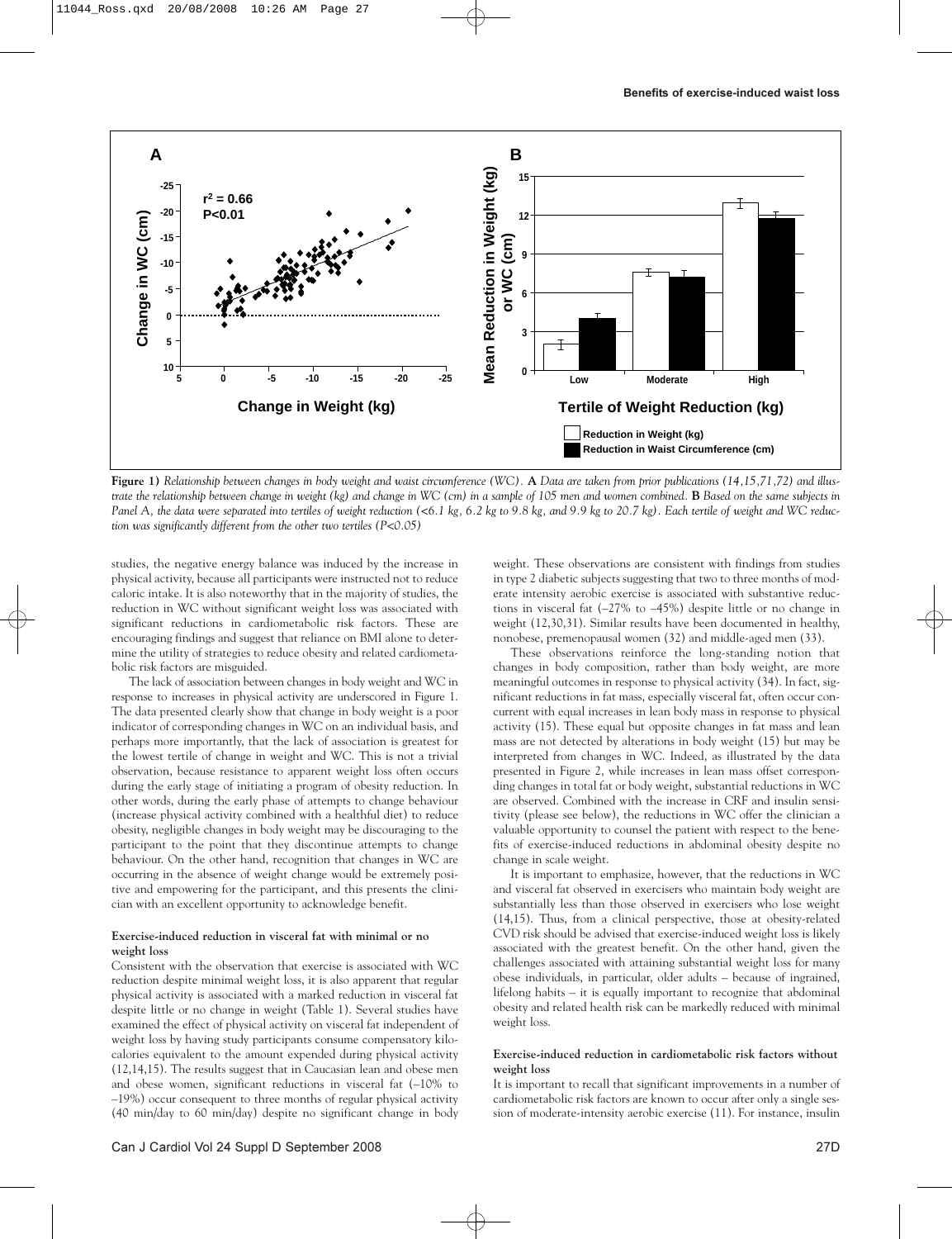

Figure 2) Disassociation between changes in body weight, body composition and health risk. Individual body composition change data are shown for a sample of 20 obese men who participated in studies designed to reduce obesity by increasing exercise without changing caloric intake (14). AT Adipose tissue; CRF Cardiorespiratory fitness; LT Lean tissue; WC Waist circumference; WL Weight loss

resistance is known to improve by approximately 20% after 1 h of aerobic exercise in healthy (35,36), insulin-resistant (37) and diabetic subjects (36,38) – improvements that are equivalent in magnitude to those achieved through chronic pharmacological intervention (39,40). The augmented insulin sensitivity is apparent immediately after exercise (36) and persists for 20 h to 48 h thereafter (35,37,38). It is also well established that a single bout of aerobic exercise results in 10% to 25% reductions in triglycerides (TGs) and 7% to 15% increases in high-density lipoprotein (HDL) cholesterol levels (11,41- 43). These lipid changes become apparent between 24 h and 48 h after exercise in both untrained (41,42) and trained subjects (43) in response to caloric expenditures of 350 kcal to 500 kcal and 1000 kcal, respectively. Additionally, the blood pressure-lowering effect of acute aerobic exercise has been long established (44). This effect, termed postexercise hypotension, is especially pronounced among hypertensive individuals with maximal reductions in systolic and diastolic blood pressure of –11 mmHg and –6 mmHg, respectively (45,46). The onset of postexercise hypotension is immediate and can persist for up to 22 h after an acute bout of aerobic physical activity (47). Indeed, as little as 15 min of low-intensity (40% maximal oxygen consumption) aerobic exercise can induce marked postexercise hypotension that persists throughout the day (48). In unison, these encouraging results suggest that independent of any training effects, repeated bouts of aerobic exercise may be a viable treatment strategy for the treatment of insulin resistance, as well as dyslipidemia and hypertension.

Chronic exercise training, or the summation of acute bouts of exercise, can lead to further improvements in cardiometabolic risk factors, even in the absence of clinically significant weight loss. Indeed, numerous studies have shown that improvements in insulin sensitivity through chronic exercise can occur in the absence of significant weight reduction (13,14,29,30). For example, three months of daily aerobic training in obese men, who consumed compensatory kilocalories equivalent to the amount expended during exercise, resulted in a 30% improvement in insulin sensitivity despite no change in weight (14). Furthermore, while improvements in HDL cholesterol and TGs are generally greater in those who lose weight, these improvements

can be seen even when weight remains virtually unchanged (49-51). For example, a number of physical activity interventions that do not significantly alter body weight have documented 5% to 35% reductions in TG levels (52,53) and/or 3% to 5% increases in HDL values (32,52). Lastly, the blood pressure reductions induced through chronic exercise do not appear to be related to alterations in body weight or abdominal obesity (54). In fact, a large meta-analysis (54), which reported an overall beneficial effect of chronic exercise on blood pressure, found that the average weight loss across the reviewed trials was largely inconsequential (–1.2 kg). Nevertheless, some studies report that individuals who become active and also lose a significant amount of weight (–7.9 kg), in comparison with those who lose minimal weight (–1.8 kg), show greater reductions in systolic and diastolic blood pressure (–7 mmHg and –5 mmHg versus –4 mmHg and –4 mmHg, respectively) (55).

The improvement in insulin resistance through chronic physical activity independent of weight change likely involves changes in body composition – in particular, reductions in visceral fat (14), as well as augmented expression of GLUT-4 protein in skeletal muscle (56,57), and enhanced metabolic efficiency of muscle (58,59). The lipid improvements independent of significant weight reduction may also be mediated by improvements in body composition, such as reductions in visceral fat (60), but apparently are not due to improvements in CRF (51). Lastly, it appears that physical activity and weight loss may have independent effects on blood pressure, because reductions in blood pressure are significantly related to training-induced improvements in CRF (54), as well as the magnitude of weight loss (55).

Consistent with the effects of chronic exercise described above, prospective studies with long-term follow-up have demonstrated an inverse association between physical activity and fitness on the one hand, and morbidity and mortality on the other, independent of obesity status. For example, Helmrich et al (61) have previously shown, in a 14-year prospective study of approximetely 6000 men, that a high level of physical activity is associated with the lowest risk of diabetes irrespective of the level of obesity. Specifically, it was reported that for every 500 kcal/week increase in physical activity, the risk of diabetes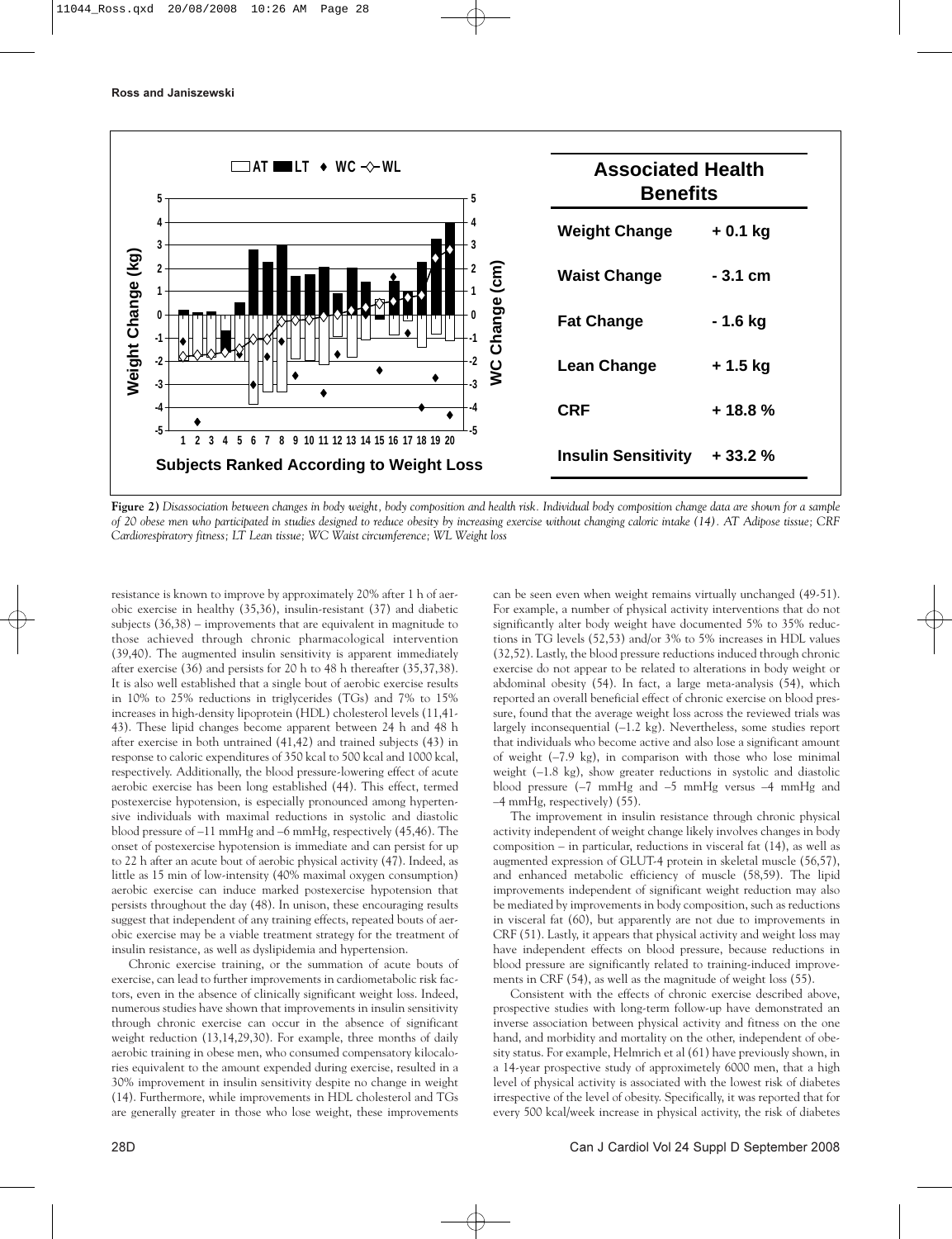decreased by 6% (61). Results of other prospective studies in men and women further suggest that high levels of physical activity protect against the incidence of coronary artery disease, independent of BMI, as well as other factors such as age, smoking, diabetes and hypertension (62). Furthermore, prospective analyses from the Aerobics Center Longitudinal Study have consistently reported that CRF is a significant predictor of mortality from all causes (9,10,63,64), CVD (9,10) and type 2 diabetes (65) in men and women, independent of BMI or WC. These relationships have been confirmed in older adults (66) and Canadian women (67).

Beyond weight loss as the only indicator of obesity treatment success From the observations described in the present overview, it is apparent that the time has come to look beyond weight loss as the only criteria for successful obesity treatment. Indeed, decreases in WC combined with increases in skeletal muscle mass, improvements in cardiometabolic risk factors and CRF consequent to exercise, with little or no weight loss, underscore the recommendation that clinicians include WC as a routine measure in clinical practice and encourage their patients to monitor WC in addition to scale weight to gauge treatment success (Figure 3). However, as reviewed here, it is also clear that increasing physical activity is associated with marked attenuation in CVD risk factors, at least partly mediated by increased CRF independent of BMI or WC. Furthermore, it is reported that CRF is associated with a substantial reduction in cardiometabolic risk factors independent of visceral fat (68). These findings support the recommendation that CRF be assessed by clinicians as an objective measure of changes in physical activity level and associated reductions in CVD risk. Although the measurement of CRF in clinical practice may be difficult for pragmatic reasons, referral of patients to properly trained Certified Exercise Physiologists (69) working at commercial and/or public health facilities offers a reasonable alternative to practitioners.

#### SUMMARY AND RECOMMENDATIONS

In the present brief report, we propose the notion that, while weight loss is associated with marked reduction in obesity-related CVD risk and remains a desired outcome of strategies designed to reduce obesityrelated CVD, increasing physical activity is often associated with a decrease in WC and cardiometabolic risk, as well as an increase in CRF, despite little or no change in body weight or BMI. These observations support the recommendation that clinicians look beyond weight loss as the only indicator of treatment success when targeting obesity-related CVD risk. Indeed, as illustrated in Figure 3, we propose three distinct scenarios for which an increase in physical activity is associated with substantial reduction in obesity-related CVD risk with or without weight loss. That all three scenarios described are associated with attenuated CVD risk is encouraging, and offers both the clinician and the patient treatment options. Indeed, recognition of the distinct benefits of exercise, combined with the consumption of a

#### REFERENCES

- 1. Katzmarzyk PT. The Canadian obesity epidemic: An historical perspective. Obes Res 2002;10:666-74.
- 2. Clinical Guidelines on the Identification, Evaluation, and Treatment of Overweight and Obesity in Adults – The Evidence Report. National Institutes of Health. Obes Res 1998;6(Suppl 2):51S-209S. (Erratum in 1998;6:464).
- 3. Despres JP, Lemieux I, Prud'homme D. Treatment of obesity: Need to focus on high risk abdominally obese patients. BMJ 2001;322:716-20.
- 4. Yusuf S, Hawken S, Ounpuu S, et al. Obesity and the risk of myocardial infarction in 27,000 participants from 52 countries: A case-control study. Lancet 2005;366:1640-9.
- 5. Janiszewski PM, Janssen I, Ross R. Does waist circumference predict diabetes and cardiovascular disease beyond commonly evaluated cardiometabolic risk factors? Diabetes Care 2007;30:3105-9.



Figure 3) Favourable effects of physical activity on obesity-related health risk: three possible scenarios. The scenarios presented represent three possible outcomes when increasing physical activity combined with a balanced (healthful) diet for the purpose of reducing obesity and related comorbid conditions. BMI Body mass index; CRF Cardiorespiratory fitness; WC Waist circumference

balanced diet, on CVD risk factors offers the clinician several unique opportunities to counsel and educate patients on the benefits of adopting healthy behaviours for the purpose of reducing obesity and related health risks despite possible resistance to weight loss. In this way, it is recommended that WC should be a routine measure in clinical practice for identifying the high-risk, abdominally obese patient, and that patients should be educated on the proper methods for selfmeasurement of WC (70). Finally, overwhelming evidence supports the recommendation that CRF be a routine measure in clinical practice. Although this may be impractical for many, if not most, clinicians, referral to appropriately trained personnel working at commercial or public health centres is a realistic option for both the clinician and the participant. Obesity is a multidimensional problem that requires a multidimensional response. Close collaboration among practitioners at all levels of health care is a small step toward the resolve of a major public health problem

DISCLOSURE: Dr Robert Ross is a speaker for GlaxoSmithKline and sanofi-aventis. He has received research funding from MARS Inc, Roche Pharmaceutical and sanofi-aventis; is on the advisory board for sanofi-aventis; has received consulting fees from GlaxoSmithKline, Roche Pharmaceutical, sanofi-aventis and Theratechnologies Inc; and receives royalties from Human Kinetics. Peter M Janiszewski is supported by a Doctoral Research Award from the Institutes of Health Research.

- 6. Bigaard J, Tjonneland A, Thomsen BL, Overvad K, Heitmann BL, Sorensen TI. Waist circumference, BMI, smoking, and mortality in middle-aged men and women. Obes Res 2003;11:895-903.
- 7. Fujimoto WY, Bergstrom RW, Boyko EJ, et al. Visceral adiposity and incident coronary heart disease in Japanese-American men. The 10-year follow-up results of the Seattle Japanese-American Community Diabetes Study. Diabetes Care 1999;22:1808-12.
- 8. Lau DC, Douketis JD, Morrison KM, Hramiak IM, Sharma AM, Ur E; Obesity Canada Clinical Practice Guidelines Expert Panel. 2006 Canadian clinical practice guidelines on the management and prevention of obesity in adults and children [summary]. CMAJ 2007;176:S1-13.
- 9. Wei M, Kampert JB, Barlow CE, et al. Relationship between low cardiorespiratory fitness and mortality in normal-weight, overweight, and obese men. JAMA 1999;282:1547-53.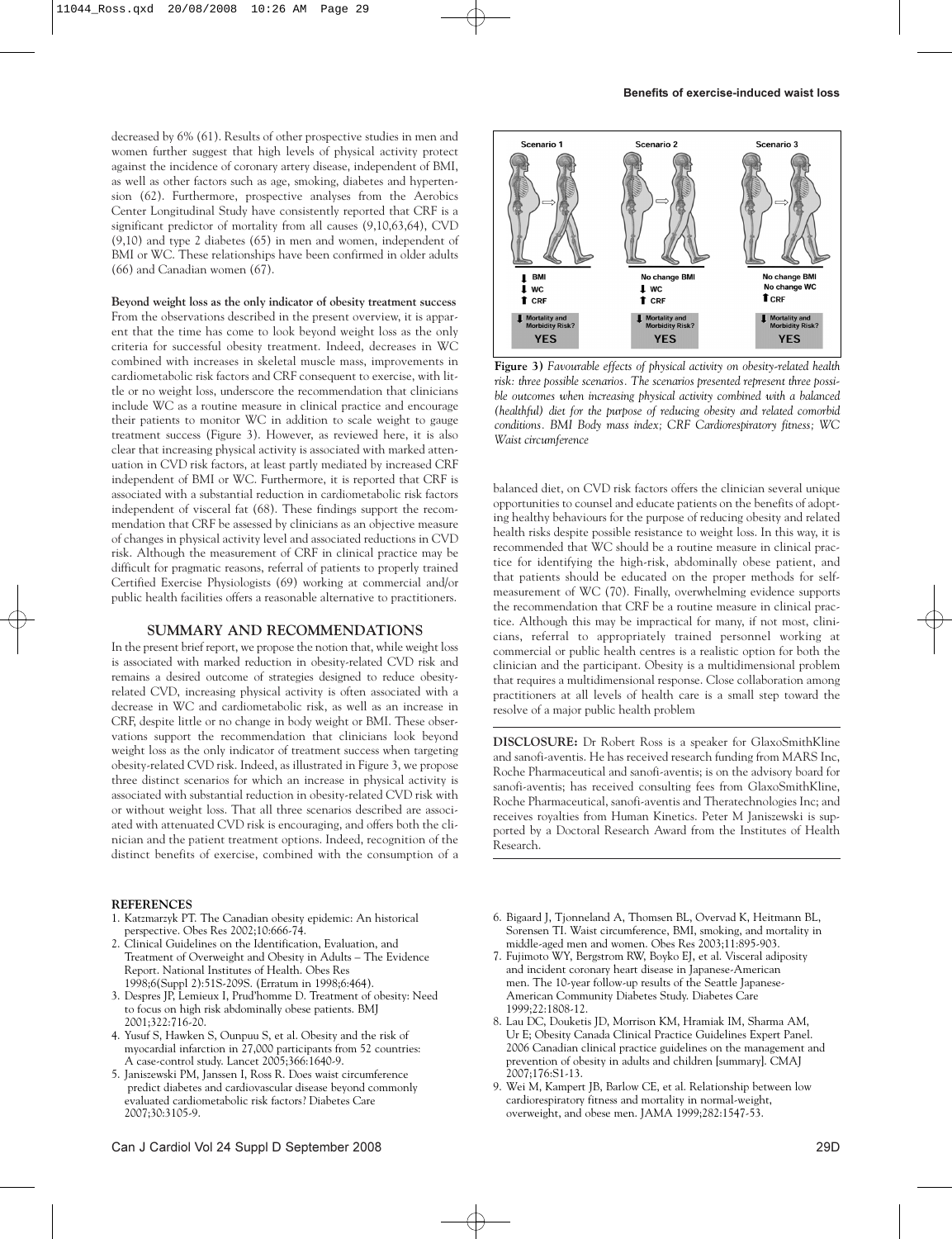- 10. Lee CD, Blair SN, Jackson AS. Cardiorespiratory fitness, body composition, and all-cause and cardiovascular disease mortality in men. Am J Clin Nutr 1999;69:373-80.
- 11. Thompson PD, Crouse SF, Goodpaster B, Kelley D, Moyna N, Pescatello L. The acute versus the chronic response to exercise. Med Sci Sports Exerc 2001;33:S438-45.
- 12. Lee S, Kuk JL, Davidson LE, et al. Exercise without weight loss is an effective strategy for obesity reduction in obese individuals with and without Type 2 diabetes. J Appl Physiol 2005;99:1220-5.
- 13. Dengel DR, Pratley RE, Hagberg JM, Rogus EM, Goldberg AP. Distinct effects of aerobic exercise training and weight loss on glucose homeostasis in obese sedentary men. J Appl Physiol 1996;81:318-25.
- 14. Ross R, Dagnone D, Jones PJ, et al. Reduction in obesity and related comorbid conditions after diet-induced weight loss or exercise-induced weight loss in men. A randomized, controlled trial. Ann Intern Med 2000;133:92-103.
- 15. Ross R, Janssen I, Dawson J, et al. Exercise-induced reduction in obesity and insulin resistance in women: A randomized controlled trial. Obes Res 2004;12:789-98.
- 16. Slentz CA, Duscha BD, Johnson JL, et al. Effects of the amount of exercise on body weight, body composition, and measures of central obesity: STRRIDE – a randomized controlled study. Arch Intern Med 2004;164:31-9.
- 17. Vague J. The degree of masculine differentiation of obesities: A factor determining predisposition to diabetes, atherosclerosis, gout, and uric calculous disease. Am J Clin Nutr 1956;4:20-34.
- 18. Despres J-P. Abdominal obesity: The most prevalent cause of the metabolic syndrome and related cardiometabolic risk. Eur Heart J Suppl 2006;8:B4-12.
- 19. Balkau B, Deanfield JE, Despres JP, et al. International Day for the Evaluation of Abdominal Obesity (IDEA): A study of waist circumference, cardiovascular disease, and diabetes mellitus in 168,000 primary care patients in 63 countries. Circulation 2007;116:1942-51.
- 20. Nguyen-Duy TB, Nichaman MZ, Church TS, Blair SN, Ross R. Visceral fat and liver fat are independent predictors of metabolic risk factors in men. Am J Physiol Endocrinol Metab 2003;284:E1065-71.
- 21. Nieves DJ, Cnop M, Retzlaff B, et al. The atherogenic lipoprotein profile associated with obesity and insulin resistance is largely attributable to intra-abdominal fat. Diabetes 2003;52:172-9.
- 22. Brochu M, Starling RD, Tchernof A, Matthews DE, Garcia-Rubi E, Poehlman ET. Visceral adipose tissue is an independent correlate of glucose disposal in older obese postmenopausal women. J Clin Endocrinol Metab 2000;85:2378-84.
- 23. Janssen I, Fortier A, Hudson R, Ross R. Effects of an energyrestrictive diet with or without exercise on abdominal fat, intermuscular fat, and metabolic risk factors in obese women. Diabetes Care 2002;25:431-8.
- 24. Ross R, Aru J, Freeman J, Hudson R, Janssen I. Abdominal adiposity and insulin resistance in obese men. Am J Physiol Endocrinol Metab 2002;282:E657-63.
- 25. Forouhi NG, Sattar N, McKeigue PM. Relation of C-reactive protein to body fat distribution and features of the metabolic syndrome in Europeans and South Asians. Int J Obes Relat Metab Disord 2001;25:1327-31.
- 26. Hayashi T, Boyko EJ, Leonetti DL, et al. Visceral adiposity is an independent predictor of incident hypertension in Japanese Americans. Ann Intern Med 2004;140:992-1000.
- 27. Boyko EJ, Fujimoto WY, Leonetti DL, Newell-Morris L. Visceral adiposity and risk of type 2 diabetes: A prospective study among Japanese Americans. Diabetes Care 2000;23:465-71.
- 28. Kuk JL, Katzmarzyk PT, Nichaman MZ, Church TS, Blair SN, Ross R. Visceral fat Is an independent predictor of all-cause mortality in men. Obesity (Silver Spring). 2006;14:336-41.
- 29. Giannopoulou I, Ploutz-Snyder LL, Carhart R, et al. Exercise is required for visceral fat loss in postmenopausal women with type 2 diabetes. J Clin Endocrinol Metab 2005;90:1511-8.
- 30. Boudou P, De Kerviler E, Vexiau P, Fiet J, Cathelineau G, Gautier J. Effects of a single bout of exercise and exercise training on steroid levels in middle-aged type 2 diabetic men: Relationship to abdominal adipose tissue distribution and metabolic status. Diabetes Metab 2000;26:450-7.
- 31. Mourier A, Gautier JF, De Kerviler E, et al. Mobilization of visceral adipose tissue related to the improvement in insulin sensitivity in

response to physical training in NIDDM. Effects of branched-chain amino acid supplements. Diabetes Care 1997;20:385-91.

- 32. Thomas EL, Brynes AE, McCarthy J, et al. Preferential loss of visceral fat following aerobic exercise, measured by magnetic resonance imaging. Lipids 2000;35:769-76.
- 33. Shojaee-Moradie F, Baynes KC, Pentecost C, et al. Exercise training reduces fatty acid availability and improves the insulin sensitivity of glucose metabolism. Diabetologia 2007;50:404-13.
- 34. Janiszewski PM, Ross R. Physical activity in the treatment of obesity: Beyond body weight reduction. Appl Physiol Nutr Metab 2007;32:512-22.
- 35. Mikines KJ, Sonne B, Farrell PA, Tronier B, Galbo H. Effect of physical exercise on sensitivity and responsiveness to insulin in humans. Am J Physiol 1988;254:E248-59.
- 36. Burstein R, Epstein Y, Shapiro Y, Charuzi I, Karnieli E. Effect of an acute bout of exercise on glucose disposal in human obesity. J Appl Physiol 1990;69:299-304.
- 37. Perseghin G, Price TB, Petersen KF, et al. Increased glucose transport-phosphorylation and muscle glycogen synthesis after exercise training in insulin-resistant subjects. N Engl J Med 1996;335:1357-62.
- 38. Devlin JT, Hirshman M, Horton ED, Horton ES. Enhanced peripheral and splanchnic insulin sensitivity in NIDDM men after single bout of exercise. Diabetes 1987;36:434-9.
- 39. Widen EI, Eriksson JG, Groop LC. Metformin normalizes nonoxidative glucose metabolism in insulin-resistant normoglycemic first-degree relatives of patients with NIDDM. Diabetes 1992;41:354-8.
- 40. Nolan JJ, Ludvik B, Beerdsen P, Joyce M, Olefsky J. Improvement in glucose tolerance and insulin resistance in obese subjects treated with troglitazone. N Engl J Med 1994;331:1188-93.
- 41. Crouse SF, O'Brien BC, Rohack JJ, et al. Changes in serum lipids and apolipoproteins after exercise in men with high cholesterol: Influence of intensity. J Appl Physiol 1995;79:279-86.
- 42. Grandjean PW, Crouse SF, Rohack JJ. Influence of cholesterol status on blood lipid and lipoprotein enzyme responses to aerobic exercise. J Appl Physiol 2000;89:472-80.
- 43. Bounds RG, Grandjean PW, O'Brien BC, Inman C, Crouse SF. Diet and short term plasma lipoprotein-lipid changes after exercise in trained men. Int J Sport Nutr Exerc Metab 2000;10:114-27.
- 44. Kenney MJ, Seals DR. Postexercise hypotension. Key features, mechanisms, and clinical significance. Hypertension 1993;22:653-64.
- 45. Rueckert PA, Slane PR, Lillis DL, Hanson P. Hemodynamic patterns and duration of post-dynamic exercise hypotension in hypertensive humans. Med Sci Sports Exerc 1996;28:24-32.
- 46. Pescatello LS, Miller B, Danias PG, et al. Dynamic exercise normalizes resting blood pressure in mildly hypertensive premenopausal women. Am Heart J 1999;138:916-21.
- 47. Brandao Rondon MU, Alves MJ, Braga AM, et al. Postexercise blood pressure reduction in elderly hypertensive patients. J Am Coll Cardiol 2002;39:676-82.
- 48. Guidry MA, Blanchard BE, Thompson PD, et al. The influence of short and long duration on the blood pressure response to an acute bout of dynamic exercise. Am Heart J 2006;151:1322, e5-12.
- 49. Carroll S, Dudfield M. What is the relationship between exercise and metabolic abnormalities? A review of the metabolic syndrome. Sports Med 2004;34:371-418.
- 50. Durstine JL, Grandjean PW, Davis PG, Ferguson MA, Alderson NL, DuBose KD. Blood lipid and lipoprotein adaptations to exercise: A quantitative analysis. Sports Med 2001;31:1033-62.
- 51. Kraus WE, Houmard JA, Duscha BD, et al. Effects of the amount and intensity of exercise on plasma lipoproteins. N Engl J Med 2002;347:1483-92.
- 52. Leon AS, Rice T, Mandel S, et al. Blood lipid response to 20 weeks of supervised exercise in a large biracial population: The HERITAGE Family Study. Metabolism 2000;49:513-20.
- 53. Gan SK, Kriketos AD, Ellis BA, Thompson CH, Kraegen EW, Chisholm DJ. Changes in aerobic capacity and visceral fat but not myocyte lipid levels predict increased insulin action after exercise in overweight and obese men. Diabetes Care 2003;26:1706-13.
- 54. Cornelissen VA, Fagard RH. Effects of endurance training on blood pressure, blood pressure-regulating mechanisms, and cardiovascular risk factors. Hypertension 2005;46:667-75.
- 55. Blumenthal JA, Sherwood A, Gullette EC, et al. Exercise and weight loss reduce blood pressure in men and women with mild